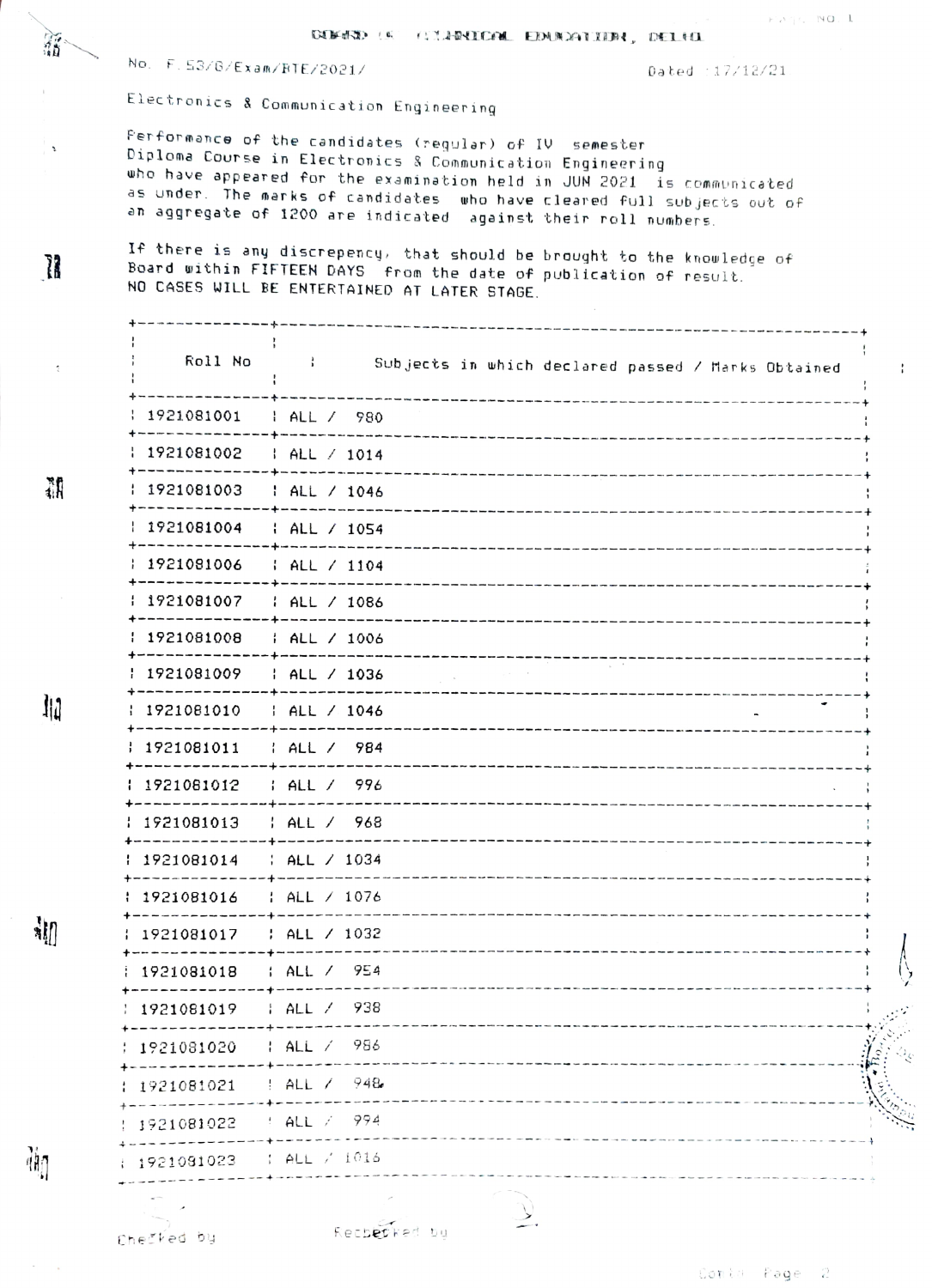$\bar{i}$ 

| . Roll No                                        | Subjects in which declared passed / Marks Obtained<br>$\sim$ $\sim$ $\sim$ |
|--------------------------------------------------|----------------------------------------------------------------------------|
| 1921081024                                       | $HALZ$ 920                                                                 |
| 1921081025                                       | HALL / 976                                                                 |
| 1921081026                                       | HALL / 1044                                                                |
| 1921081027                                       | $ ALZ $ 1088                                                               |
| 1921081028                                       | : FAILED                                                                   |
| 1921081029                                       | HALL / 978                                                                 |
| 1921081030                                       | $1$ ALL / 1024                                                             |
| 1921081031                                       | ALL / 1112                                                                 |
| 1921081032                                       | HALL / 986                                                                 |
| 1921081033                                       | $1$ ALL $/$ 1024                                                           |
| 1921081034                                       | HALL / 946                                                                 |
| 1921081035                                       | ALL / 992                                                                  |
| 1921081036                                       | HALL / 1012                                                                |
| 1921081037                                       | $: ALL \times 1012$                                                        |
| 1921081038                                       | : ALL / 1036                                                               |
| 1921081039                                       | : ALL / 1076                                                               |
| 1921081040                                       | HAL / 964                                                                  |
| 1921081042                                       | : ALL / 960                                                                |
| 1921081043   ALL / 966                           |                                                                            |
| 1921081044   ALL / 1018                          |                                                                            |
| 1921081045<br>                                   | : ALL / 1080                                                               |
| 1921081046   ALL / 1090<br>--------------------- |                                                                            |
| 1921081047   ALL / 1024<br><b>+--------</b>      |                                                                            |
| 1921081048<br>--------                           | HALL / 996<br>--------------                                               |
| 1921081049   ALL / 1060                          |                                                                            |
|                                                  | 1921081050 : ALL / 974 .<br>----+-----------                               |
| 1921081051   ALL / 1068                          |                                                                            |
| 1921081052   ALL / 1000                          |                                                                            |
|                                                  |                                                                            |

 $\overrightarrow{y}$ 

**Hacked** by

ƙec

ี<br>อ<br>ซ. ธ

Ì,

頿

胴

 $\sim$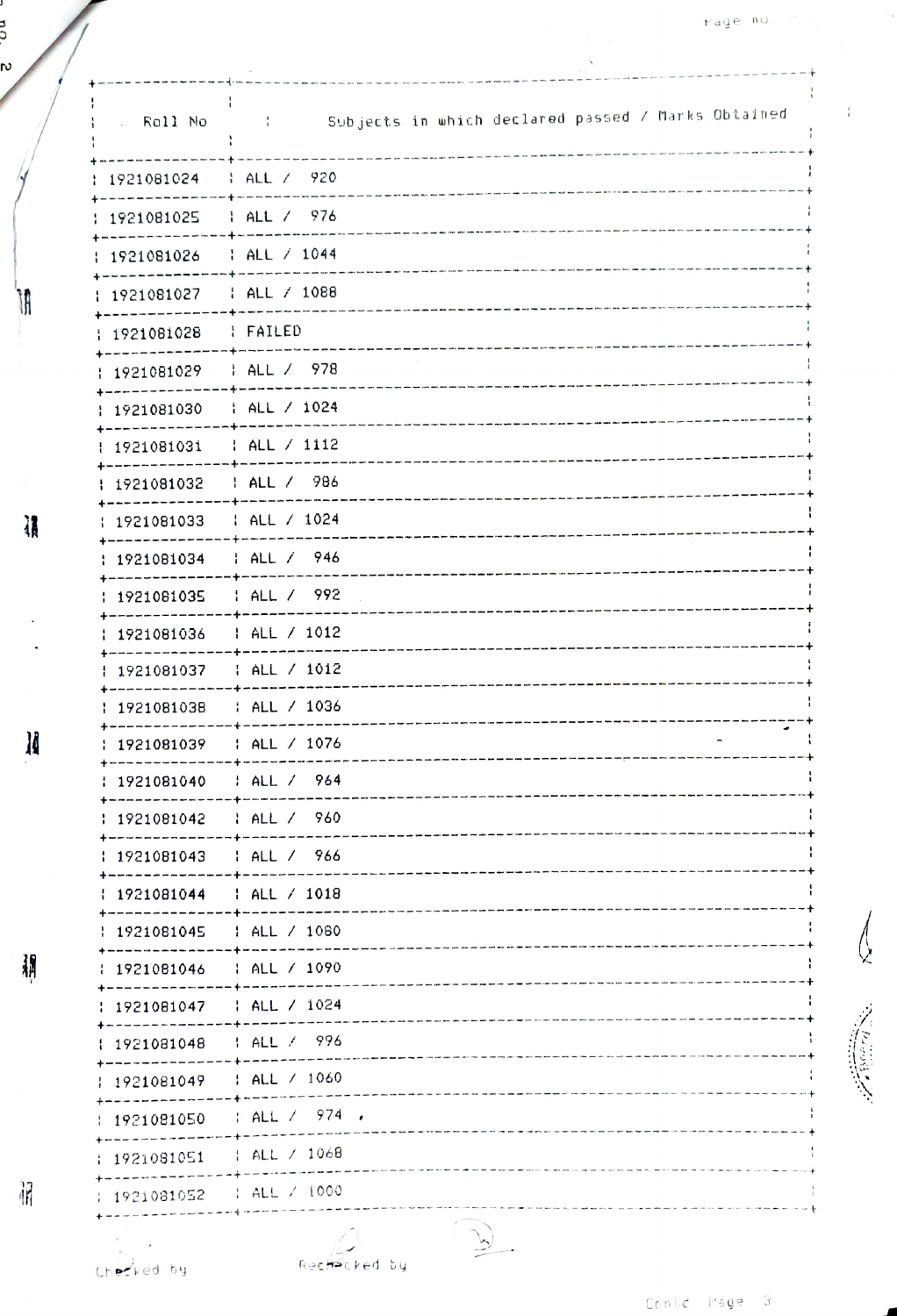| Roll No<br>$\sim$ | Subjects in which declared passed / Marks Obtained |
|-------------------|----------------------------------------------------|
| 1921081053<br>÷   | $1$ ALL $/$ 1014                                   |
| 2021082001<br>÷   | : ALL / 1084                                       |
| 1 2021082002      | HALL / 1096                                        |
| : 2021083001      | $;$ ALL / 1040                                     |
| 1 2021083002      | HALL / 1032                                        |
| Checked by        | Rechetked by                                       |

**M** 

H

誦

朋

 $\hat{\tau}$